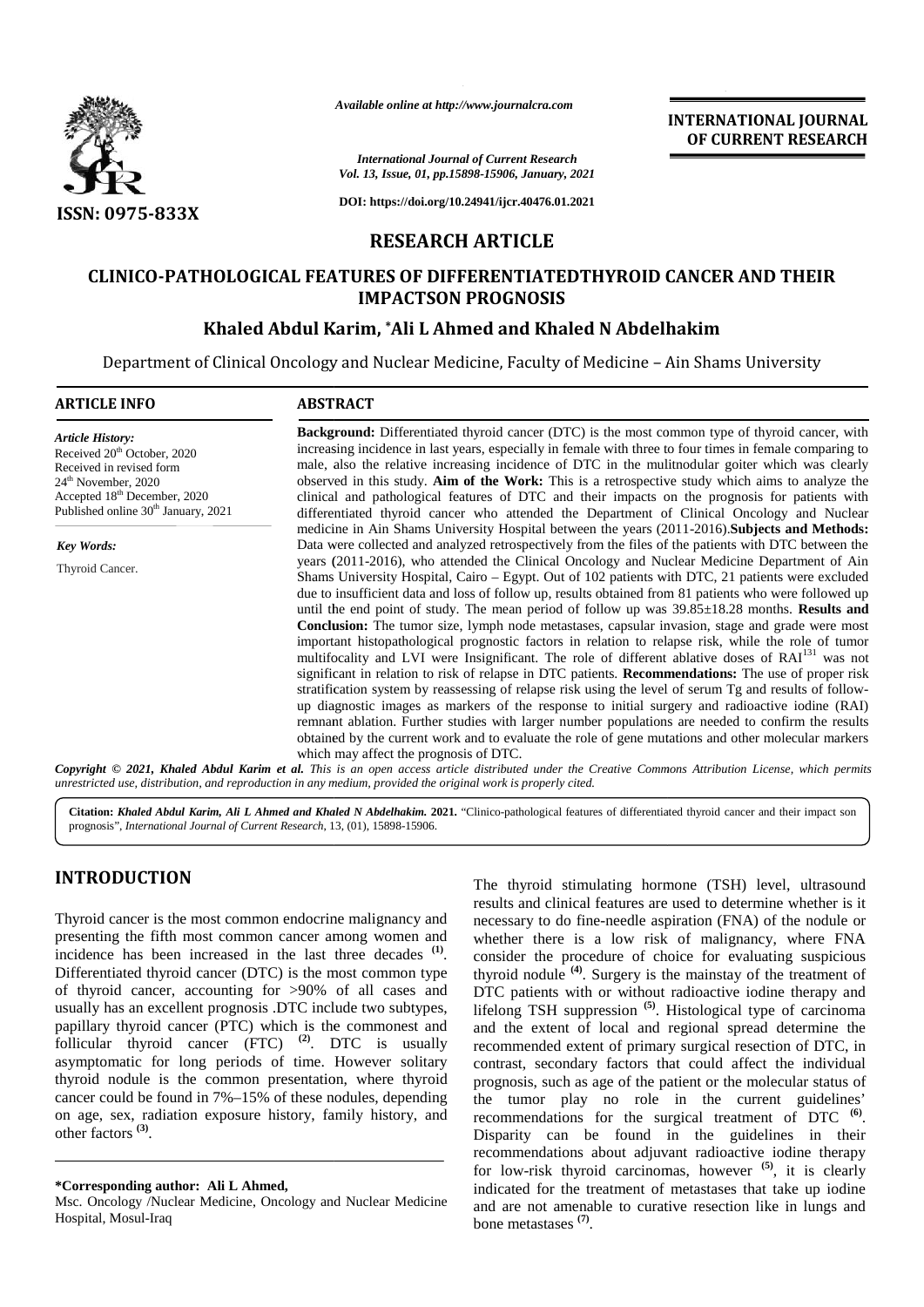Despite the fact that many advances were achieved in the diagnosis and therapy of both thyroid nodules and DTC, but clinical controversy still exists in many areas. A long history of insufficient peer reviewed research funding for high quality clinical trials in the field of thyroid neoplasia may be an important contributing factor to existing clinical uncertainties **(8)**.

**Aim of the Work:** This is a retrospective study which aims to analyze the clinical and pathological features of DTC and their impacts on the prognosis for patients with differentiated thyroid cancer who attended the Department of Clinical Oncology and Nuclear medicine in Ain Shams University Hospital between the years (2011-2016).

**Subjects and Methods:** Data were collected and analyzed retrospectively from the files of the patients with DTC between the years (2011-2016),who attended the Clinical Oncology and Nuclear Medicine Department of Ain Shams University Hospital, Cairo – Egypt. Out of 102 patients with DTC, 21 patients were excluded due to insufficient data and loss of follow up, results obtained from 81 patients who were followed up until the end point of study. The mean period of follow up was  $39.85 \pm 18.28$  months.

#### **Inclusion Criteria**

- Patients with pathological evidence of well differentiated thyroid cancer.
- Presence of full data as much as possible for the patient which include the following:
- Demographic data
- Full pathological data
- Neck sonography
- Thyroid stimulating hormone
- Thyroglobulin
- Radioactive iodine 131 whole body scan
- Cumulative doses of Radioactive iodine 131

### **Exclusion Criteria**

- Patients withpoor differentiated thyroid cancer (medullary and anaplastic).
- 2-Patients with DTC but with incomplete data.
- 3- Patients with doubleprimary malignancies.
- Staging of cancer was done according to the American Joint Committee on Cancer (AJCC)/TNM staging for thyroid cancer  $(7<sup>th</sup>$ ed., 2010).

Patients were managed according to their risk stratification, which based on patients' demographic, clinical, and histopathological data. Post-operative RAI ablation therapy was given as indicated in the empiric (fixed) method in range of (30-180 mCi) with higher doses for patients with higher risk stratification. In the follow-up period, patients were kept on TSH suppression therapy, follow up visits were every (6-12) months and based mainly on clinical examination, TSH, TG, neck sonography, and RAI-131Dx-WBS, other Investigations were done as indicated.

**Statistical analysis:** Data were analyzed using Statistical Program for Social Science (SPSS) version 20.0. Quantitative data were expressed as mean± standard deviation (SD). Qualitative data were expressed as frequency and percentage.

**The following tests were done:** Independent-samples t-test of significance was used when comparing between two means. -

Chi-square (X2) test of significance was used in order to compare proportions between two qualitative parameters.

**Binary logistic regression:** was used to predict the outcome of categorical variable based on one or more predictor variables.

### **Probability (P-value):**

- P-value  $\leq 0.05$  was considered significant
- P-value <0.001 was considered as highly significant
- P-value >0.05 was considered insignificant.

### **RESULTS**

#### **Descriptive data analysis**

**Demographic data analysis:** The mean age of patients was  $39.83 \pm 14.27$ , the range was  $(11-80$  years), 53 patients (65.43%) were <45 year, while 28 (34.57%) 45 year.64 patients (79.01%) were females as compared to 17 male (20.99%) with female to male ratio 3.7, Table (11) shows the demographic data distribution of the study group.

#### **Table (1). Demographic data distribution of the study group**

| Demographic Data | Total No. $(81)$    |
|------------------|---------------------|
| Age (years)      |                     |
| ${<}45$          | 53 (65.43%)         |
| 45               | 28 (34.57%)         |
| Age (years)      | 11-80 [39.83±14.27] |
| Sex              |                     |
| Female           | 64 (79.01%)         |
| Male             | 17 (20.99%)         |

**Histopathological data analysis:** In regarding to histopathological analysis, the vast majority had papillary type 75 patients (92.59%), while follicular type was evident in 6 patients (7.41%). Nineteen patients (23.5%) had lymph node metastases, distal metastases found in 3 patients (3.70%).The vast majority of DTC patients were in stage I at diagnosis, where they form (75.31%), 7 patients (8.64%) were in StageII, 8 patients (9.88%) in stage III,4 patients (4.94%) in stage IVa and 1 patient (1.23%) were in stage IVc. Forty three patients (53.09%) had grade 1 disease, while 38 patients(46.91%) were with grade 2 disease. Capsular invasion found in 25 patients (30.86%),lympho-vascular invasion found in 10 patients (12.35%) and tumor multi-focality were found in 23 (28.40%). Table 12 below showing the histopathological distribution in details for the study group.

**Clinical data analysis:** Family history for thyroid malignancy found only in 2 patients (2.47%), while 79 patients (97.53%) present with negative history.51 patients (62.96%)presented with history of solitary thyroid nodule (STN),while 30 patients (37.04%)presented with history of multi-nodular goiter (MNG). All patients had either total or near-total thyroidectomy. Thyroidectomy was done as 1 stage surgery (total or near total thyroidectomy) in 47 patients (58%) and associated with neck dissection in 10 patients, while 2 stage surgery (hemithyroidectomy followed by  $2<sup>nd</sup>$  surgery to complete removal of thyroid gland) was done in 34 patients (42%) and associated with neck dissection in 9 patients. In regarding to late complications of thyroidectomy, Hypocalcameia was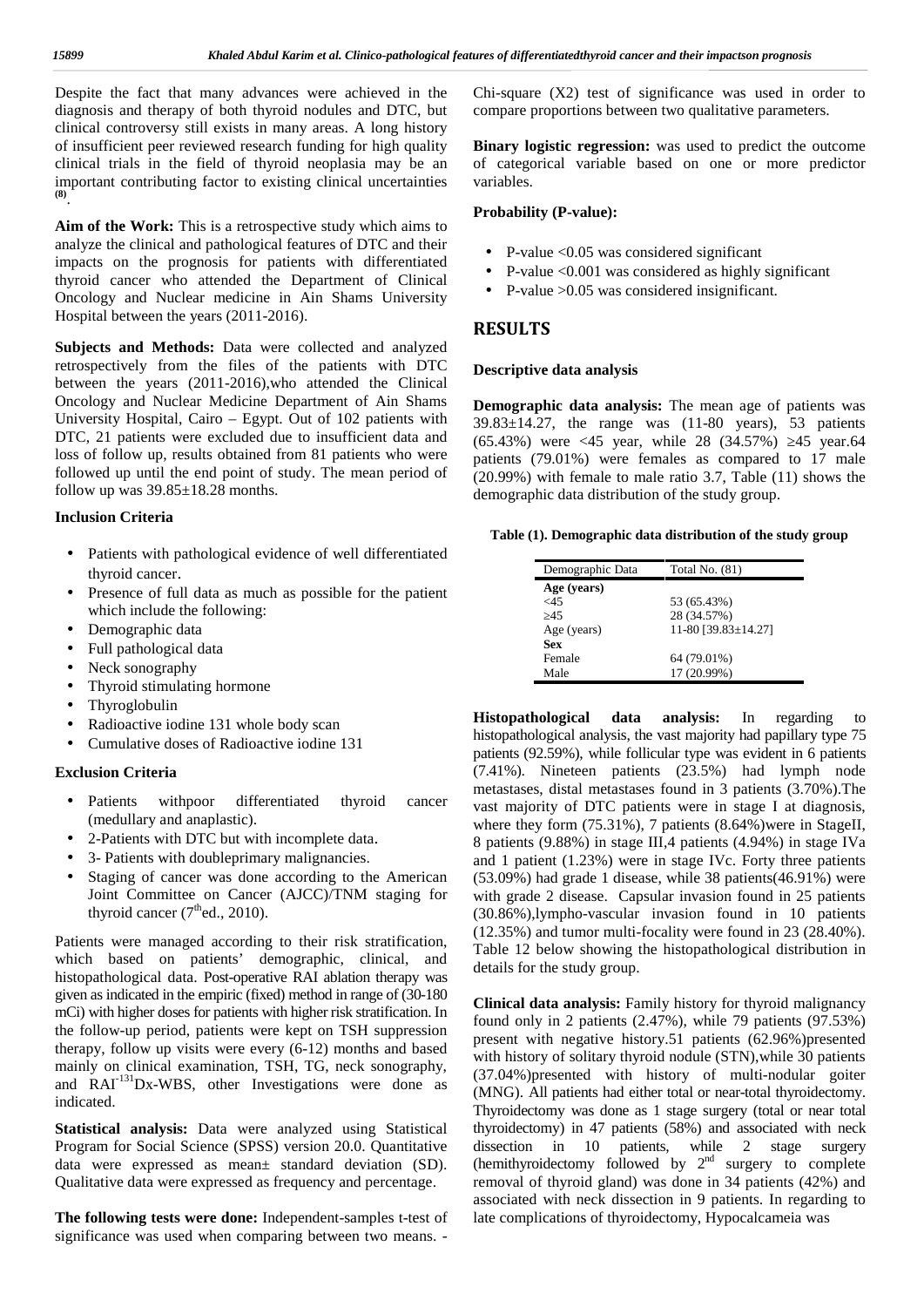**Table 2. Histopathology distribution of the study group**

| Histopathology    | <b>Total No. (81)</b> |
|-------------------|-----------------------|
| Histology         |                       |
| Follicular        | $6(7.41\%)$           |
| Papillary         | 75 (92.59%)           |
| T                 |                       |
| T <sub>1</sub> a  | 13 (16%)              |
| T <sub>1</sub> b  | 12 (14.8%)            |
| T <sub>2</sub>    | 34 (42%)              |
| T <sub>3</sub>    | 17 (21%)              |
| T <sub>4</sub> a  | $5(6.2\%)$            |
| N                 |                       |
| N <sub>0</sub>    | 62 (76.5%)            |
| N1                | 19 (23.5%)            |
| М                 |                       |
| M <sub>0</sub>    | 78 (96.30%)           |
| M1                | 3(3.70%)              |
| Stage             |                       |
| I                 | 61 (75.31%)           |
| $\mathbf{I}$      | $7(8.64\%)$           |
| Ш                 | 8 (9.88%)             |
| <b>IVa</b>        | 4 (4.94%)             |
| <b>IVc</b>        | 1(1.23%)              |
| Grade             |                       |
| Grade I           | 43 (53.09%)           |
| Grade II          | 38 (46.91%)           |
| Capsular invasion |                       |
| Positive          | 25 (30.86%)           |
| Negative          | 56 (69.14%)           |
| Lym. Vas Inv.     |                       |
| Positive          | 10 (12.35%)           |
| Negative          | 71 (87.65%)           |
| Multi-focality    |                       |
| Positive          | 23 (28.40%)           |
| Negative          | 58 (71.60%)           |

observed in 9 patients (11.11%) during follow up, and vocal cord injury diagnosed in 4 patients (4.94%). RAI131 ablation mean dose given was (90.28±32.60mCi), and the dose range was (30-180 mCi) with the higher doses for higher risk stratification. 25 patients received adjuvant doses of RAI131, the mean dose was  $[139.00 \pm 119.06$  mCi in range of  $(30 -$ 495mCi). only 3 patients (3.7%)with metastatic disease received palliative radiotherapy for bone pain.

**Investigations and imaging methods data analysis:** Post operative Tg mean was (25.66±54.29ng/ml) with range (0.01- 300ng/ml).Post-op Tgwas <1ng/ml in 16 patients (19.75%), between (1-10 ng/ml)in 32 patients(39.51%), between (10- 30ng/ml) in 15 patients (18.52%), >30ng/mlin 14 patients  $(17.28\%)$ , and not done in 4 patients  $(4.94\%)$ . Tg-Ab was positive in 7 patients (8.64%) and negative in 70 patients (86.42%) not done in 4 patients (4.94%).

Tg rise during follow up was observed in 19 patients (23.46%), while 55 patients (67.90%) rise wasn't observed in their Tg levels through follow up period, and Tg measurements was irregular in 7 patients (8.64%) due to irregular visits. DxWBS after (6-12) mspost operative findings was positive in 23 patients (28.40%), and negative in 47 patients (58.02%) and not done in 11 patients (1385%). U/S in 6 months post op was found to be positive in 22 patient (27.16%) and negative in 54 patients (66.67%), not done in 5 patients (6.17%). Pet-Ct was done for 2 patients only (2.47%). Table 14 below show the distribution of Investigations and imaging methods in the study group in details.

**Treatment outcome:** 54 patients (66.7%) had complete resolution through the duration of follow up which was 39.85±18.28 months, while 6 patients (7.4%) had a partial response and 21 patients (25.9%) had relapse disease.

**Table 3. Investigations and imaging methods distribution of the study group**

|                        | <b>Total No. (81)</b>      |
|------------------------|----------------------------|
| <b>Investigations</b>  |                            |
| Tg rise on Follow up   |                            |
| Not done               | $7(8.64\%)$                |
| Positive               | 19 (23.46%)                |
| Negative               | 55 (67.90%)                |
| Tg-Ab                  | 4(4.94%)                   |
| Not done               |                            |
| Positive               | $7(8.64\%)$                |
| Negative               | 70 (86.42%)                |
| Post op Tg (ng/ml)     | $0.01 - 300$ [25.66±54.29] |
| Not done               | 4(4.94%)                   |
| $<$ 1                  | 16 (19.75%)                |
| $1 - 10$               | 32 (39.51%)                |
| $>10-30$               | 15 (18.52%)                |
| >30                    | 14 (17.28%)                |
| <b>Imaging methods</b> |                            |
| WBS in 6-12Ms post op  | 11(13.85%)                 |
| Not done               |                            |
| Positive               | 23 (28.40%)                |
| Negative               | 47 (58.02%)                |
| U/S in 6 month Post op |                            |
| Not done               | 5(6.17%)                   |
| Positive               | 22 (27.16%)                |
| Negative               | 54 (66.67%)                |
| Pet-CT                 | 2(2.47%)                   |

The Progression free survival (PFS) was (23.67±12.26) ms in range of (8-48) ms. no death was recorded in study population until the end point of study so overall survival (OS) was not analysed. Figure 10 below show treatment response distribution in the study group. 4 patients had a local relapse (4.94%), 7 patients (8.64%) with only regional relapse, 5 patients (6.17%) with loco regional disease, 2 patients (2.47%) had a distal metastasis in addition to loco regional foci, 2 patients  $(2.47\%)$  found to have regional + distal foci, and 1 patient(1.23%)with only distal foci the distal metastasis foci occurred in lung and bone. Figure 11 below showing type of relapse distribution of the study group.

#### **Table 4. Treatment outcomes of the study group**

|                             | Total No. (81)     |
|-----------------------------|--------------------|
| Type of Relapse             | Total 21 (25.93%)  |
| Local                       | 4 (4.94%)          |
| Locoregional + distal mets. | 2(2.47%)           |
| Locoregional                | 5(6.17%)           |
| Distal mets.                | 1(1.23%)           |
| $Regular + distal$ mets.    | 2(2.47%)           |
| Regional                    | $7(8.64\%)$        |
| Relapse status              |                    |
| Positive                    | 21 (25.93%)        |
| Negative                    | 60 (74.07%)        |
| PFS (months)                | 8-48 [23.67±12.26] |
| Response to treatment       |                    |
| Relapsed                    | 21 (25.9%)         |
| Partial response            | $6(7.4\%)$         |
| Complete resolution         | 54 (66.7%)         |

**Statistical Univariateanalysis of possible prognostic factors and correlation with risk of relapse:**

**Demographic data analysis:** There was high statistically significant difference according to age at diagnosis p value<0.001, where the risk of relapse was significantly higher in those patients with ages 45 years in comparison with younger patients who were<45 years, while there wasn't statistically significant difference between male and female gender in relation to risk of relapse as shown below in Table 16.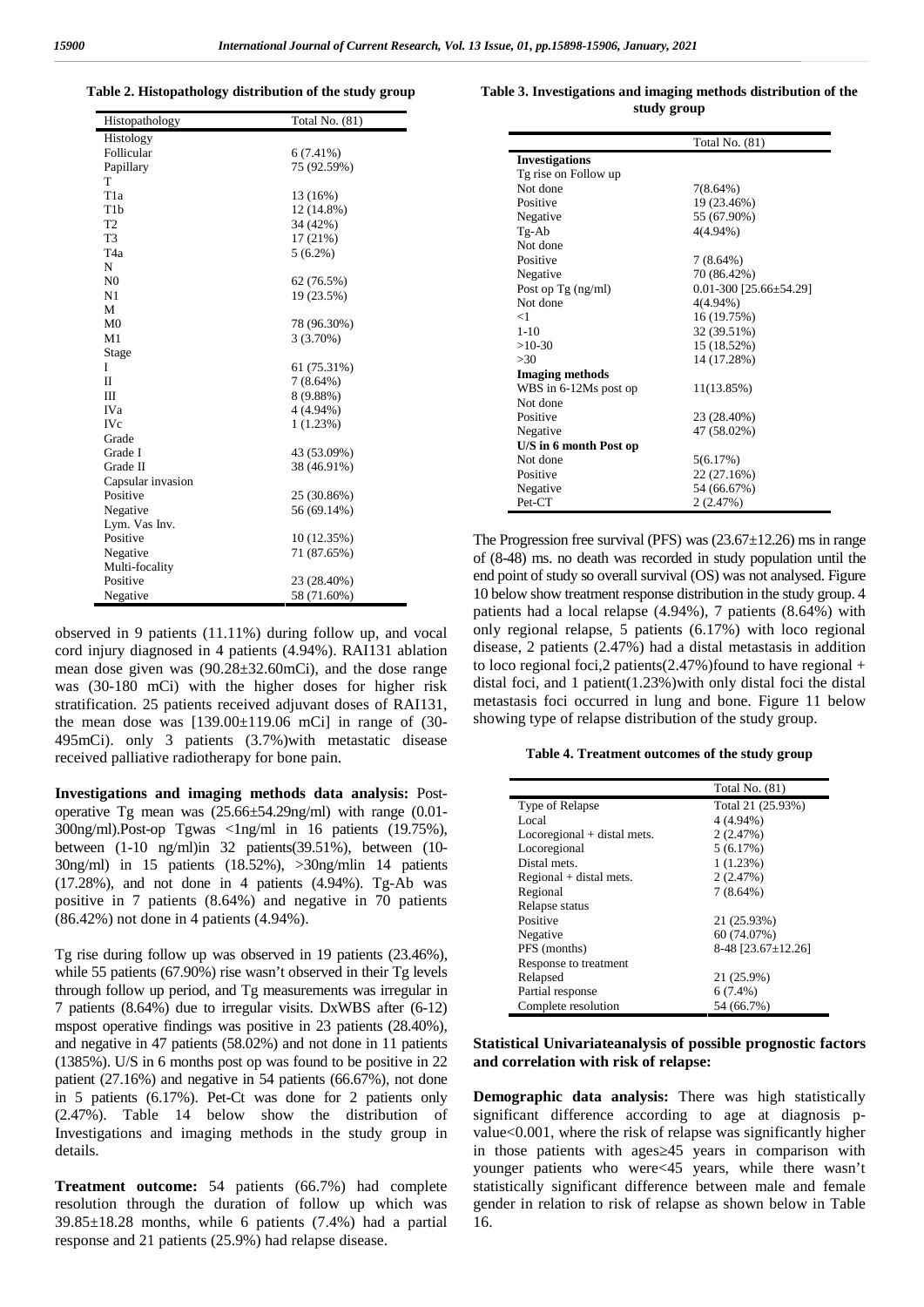**Table 5. Comparison between relapsed and not relapsed patients according to demographic data**

| Demographic | Type of Relapse |              | Chi-square test |         |           |
|-------------|-----------------|--------------|-----------------|---------|-----------|
| Data        | Relapsed        | Not relapsed | R               | p-value | Sig.      |
| Age (years) |                 |              |                 |         |           |
| <45         | $7(33.3\%)$     | 46 (76.7%)   | 12.914          | < 0.001 | <b>HS</b> |
| 45          | 14 (66.7%)      | 14 (23.3%)   |                 |         |           |
| Sex         |                 |              |                 |         |           |
| Female      | 15 (71.4%)      | 49 (81.7%)   | 0.983           | 0.321   | <b>NS</b> |
| Male        | 6(28.6%)        | 11 (18.3%)   |                 |         |           |

HS=Highly significant, NS=Non significant

**Histopathological data analysis:** In regarding to histology there was no statistical significant difference between papillary and follicular histology in relation to relapse risk, while significant difference was found according to tumor size and lymph node metastasis, where there was higher risk for relapse in those patients with larger tumors and N1 feature, and thus both act as independent poor prognostic factors. Higher stage tumors carried a higher risk for relapses, where statistically significant difference was found, also this could be said about grade and capsular invasion, where patients with higher grade and those with capsular invasive tumors have more risk to relapse. There wasn't significant statistical difference according to lympho-vascular invasion or tumor multi-focality in relation to relapse risk between patients in the study group as shown in table 17 below.

**RAI<sup>131</sup> uptake:** Results in the current study showed no significant statistically difference in relapsed and not relapsed patients who received different doses of RAI<sup>131</sup> ablation therapy as clarified in Table 18.

**Investigations and imaging methods data analysis:** Post operativeTg levels showed significant statistically difference between patients in relation to cancer relapse, where those patients withbasal Tg levels >10(ng/ml) had more cancer relapses than those with lower levels, also patients who had a rise in their avidity for radioiodine <sup>(14)</sup>. Tg levels during follow up had a much more cancer relapses in compare to those patients without Tg rise. This table shows highly statistically significant difference between relapsed and not relapsed according to TG rise on follow up. High significant statistically difference was present (p-value  $\langle 0.001 \rangle$ ) between relapsed and not relapsed patients according to both DxWBS and U/S positive and negative findings, where noticeably more cancer relapses was found in patients with positive findings in 6months period of followup in comparison with patients with negative findings as shown in Table 20.

**Statistical multivariate regressionanalysis of possible prognostic factors and correlation with risk of relapse:** Table 22 shows that age, tumor size, lymph node metastasis, Stage, Grade, Capsular invasion and basal. Tg level have a significant effect on the DTC relapses in multivariate analysis for the prognostic factors.

#### **DISCUSSION**

Management of thyroid cancer is guided by clinico pathological risk stratification of the disease, which has proven to be effective for many decades and is currently the mainstream of the practice of thyroid cancer medicine **(9)**. Our findings in the present study confirming the importance of clinical data, that are strongly concordant with the modern approaches to risk stratification, considering not only an initial

DTC stage but also clinical features and the response to treatment administered. Age at diagnosis is considered to be one of the established risk factors for stratification in DTC patients **(10)**. In the present study age was a strong independent poor prognostic factor with a high significant statistically difference between patients  $\langle 45 \rangle$  and those with age  $\langle 45 \rangle$  years in relation to cancer relapse in univarite analysis, where patients older than 45 years formed (66.7%) of relapsed cases while patients younger than 45 years were  $(33.3\%)$ , moreover age was also a potent poor prognostic factor in multivariate analysis when put with the other prognostic factors as shown previously in table 21 at results. So findings in this study about the age as important prognostic factor could be confirmed by noting that many stratification systems considered DTC patients under 45 years age cutoff as less risk than those who were older. as in Memorial Sloan Kettering, (GAMES), and AJCC/UICC systems **(11)**, however recently Shi *et al*., in their study supposed that DTC with aging generally showed more aggressive features after the age of 60 instead of 45 years **(12)**. Although gender is present in some currently employed prognostic systems, the effect of gender on the course of treatment in DTC patients seems to be a somewhat controversial prognostic factor. The current study there was no significant statistical difference between papillary and follicular types to affect the PFS of the patients, in both univariate and multivariate analysis, and so histological type wasn't an independent prognostic factor according to our results. D'Avanso*et al*., concluded that,there is a correlation between invasiveness and prognosis rather than the specific histology type when reviewed 132 patients with FTC who were stratified into three groups: minimally invasive (only capsular invasion), moderately invasive (blood vessel invasion with or without capsular invasion), or widely invasive, The 5-year survival rates were 98%, 80%, and 38%, respectively **(13)**. From another hand In an analysis of prognostic factors in 1,227 patients with DTC,Lang *et al*., found that having FTC was a poor prognostic factor for cancer specific survival (relative risk  $= 3.1$ ) along with older age, presence of bone metastases, and lack of

Tumor size commonly considered as an important prognostic factor in DTC patients and has long been associated with outcome, with less favorable outcomes with large tumors in comparison to those with small ones **(15)**. In the present study our results confirmed the important role of the tumor size as a potent independent prognostic factor in univariate and multivariate analysis, and there was a significant statistically difference with P value (0.016) between patients outcomes in relation to their tumor sizes. We observed that during follow up, patients with T1 tumors (1cm) didn't record any case of relapse, while patients with larger tumors, showed more relapse rates. Our findings about effect of tumor size on DTC outcomes was similar to many authors, where Mazzaferri concluded that PTMC recurrence or persistence disease rate can be reduce to zero when total thyroidectomy  $RAI<sup>131</sup>$  therapy had given <sup>(16)</sup>, while Roti *et al.*, in a descriptive and metaanalysis study reported that the risk of recurrence in papillary micro carcinomas ranges from 1% to 2% in unifocal papillary microcarcimomas, and from 4% to 6% in multifocal papillary microcarcinomas **(17)**. Lymphnode involvement at diagnosis is a common finding in DTC patients in proportion 35–40%**(18)**,in our study 23.25% of the DTC patients had a lymph node metastasis at diagnosis. According to the 2017 National Comprehensive Cancer Network (NCCN) guideline of thyroid carcinoma, the prognostic value of regional lymph node metastases is still controversial **(19)**.However an analysis of more than 9900 patients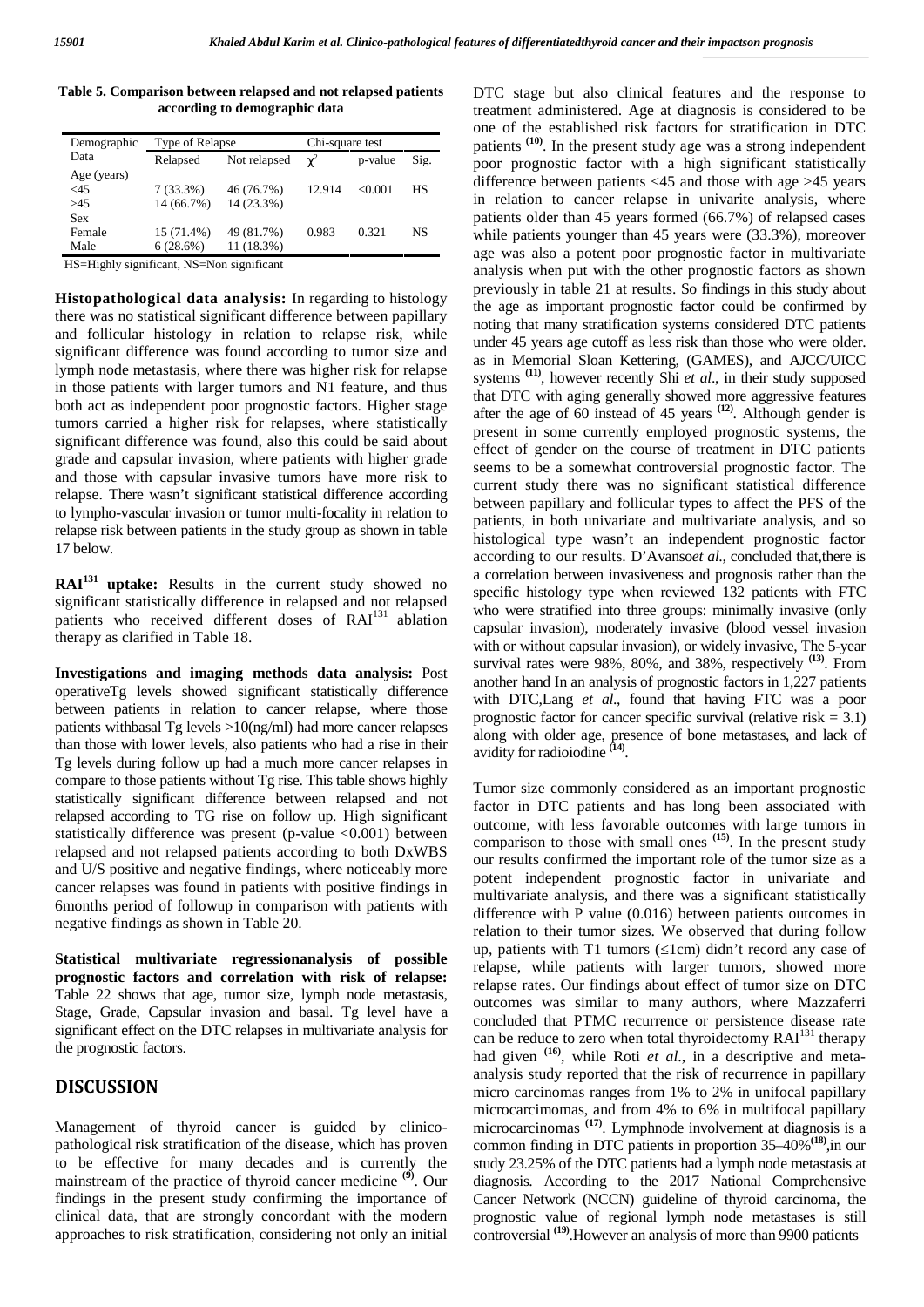| Histopathology    | Type of Relapse |              | Chi-square test |         |           |
|-------------------|-----------------|--------------|-----------------|---------|-----------|
|                   | Relapsed        | Not relapsed | x2              | p-value | Sig.      |
| Histology         |                 |              | 0.185           | 0.667   | <b>NS</b> |
| Follicular        | $2(9.5\%)$      | $4(6.7\%)$   |                 |         |           |
| Papillary         | 19 (90.5%)      | 56 (93.3%)   |                 |         |           |
| T                 |                 |              | 12.164          | 0.016   | S         |
| T <sub>1</sub> a  | $0(0.0\%)$      | 13 (21.7%)   |                 |         |           |
| T <sub>1</sub> b  | $2(9.5\%)$      | 10(16.7%)    |                 |         |           |
| T <sub>2</sub>    | 8 (38.1%)       | 26 (43.3%)   |                 |         |           |
| T <sub>3</sub>    | 8 (38.1%)       | $9(15.0\%)$  |                 |         |           |
| T <sub>4</sub> a  | 3(14.3%)        | $2(3.3\%)$   |                 |         |           |
| N                 |                 |              |                 | 0.011   | S         |
| N <sub>0</sub>    | 13 (61.9%)      | 49 (81.7%)   | 3.384           |         |           |
| N1                | 8 (38.1%)       | 11 (18.3%)   |                 |         |           |
| M                 |                 |              | 0.089           | 0.765   | <b>NS</b> |
| M <sub>0</sub>    | 20 (95.2%)      | 58 (96.7%)   |                 |         |           |
| M1                | $1(4.8\%)$      | $2(3.3\%)$   |                 |         |           |
| Stage             |                 |              | 37.581          | < 0.001 | <b>HS</b> |
| L                 | 6(28.6%)        | 55 (91.7%)   |                 |         |           |
| П                 | 5(23.8%)        | $2(3.3\%)$   |                 |         |           |
| Ш                 | 6(28.6%)        | $2(3.3\%)$   |                 |         |           |
| IV                | $4(19.0\%)$     | $0(0.0\%)$   |                 |         |           |
| Iva               | $0(0.0\%)$      | 1(1.7%)      |                 |         |           |
| Grade             |                 |              | 9.757           | 0.002   | S         |
| I                 | 5(23.8%)        | 38 (63.3%)   |                 |         |           |
| $\Pi$             | $16(76.2\%)$    | 22 (36.7%)   |                 |         |           |
| Capsular invasion |                 |              |                 | < 0.001 | <b>HS</b> |
| Positive          | 13 (61.9%)      | $12(20.0\%)$ | 12.801          |         |           |
| Negative          | $8(38.1\%)$     | 48 (80.0%)   |                 |         |           |
| Lym. Vas Inv.     |                 |              | 1.177           | 0.278   | <b>NS</b> |
| Positive          | $4(19.0\%)$     | $6(10.0\%)$  |                 |         |           |
| Negative          | 17 (81.0%)      | 54 (90.0%)   |                 |         |           |
| Multi-focality    |                 |              |                 |         | <b>NS</b> |
| Positive          | 9(42.9%)        | 14 (23.3%)   | 2.916           | 0.088   |           |
| Negative          | $12(57.1\%)$    | 46 (76.7%)   |                 |         |           |

### **Table 6. Comparison between relapsed and not relapsed patients according to histopathology**

S=significant, NS= non-significant, HS= highly significant

### **Table 7.Comparison between relapsed and not relapsed according to RAI ablation dose mCi**

| RAI ablation Dose mCi | Type of Relapsed<br>Chi-square test |              |     |        |       |         |  |
|-----------------------|-------------------------------------|--------------|-----|--------|-------|---------|--|
|                       | Relapsed                            | Not relapsed |     |        |       |         |  |
|                       | No.                                 | $\%$         | No. | $\%$   | R     | p-value |  |
| High dose (80mCi)     | 19                                  | 90.5%        | 42  | 70.0%  | 4.549 | 0.103   |  |
| Low $dose(30mCi)$     |                                     | 9.5%         |     | 13.3%  |       |         |  |
| Non                   |                                     | 0.0%         | 10  | 16.7%  |       |         |  |
| Total                 | 21                                  | 100.0%       | 60  | 100.0% |       |         |  |

# **Table 7. Different doses of RAI<sup>131</sup> received by patients and their relapse status**

| RAI <sup>131</sup> ablation Dose mCi | Type of Relapsed |         |                |        |
|--------------------------------------|------------------|---------|----------------|--------|
|                                      | Relapsed         |         | Not relapsed   |        |
|                                      | No.              | %       | No.            | %      |
| 30                                   | 3                | 14.4%   | 8              | 13.3%  |
| 80                                   |                  | 33.3%   | 16             | 26.7%  |
| 90                                   | 0                | $0.0\%$ |                | 1.7%   |
| 100                                  |                  | 23.8%   | 14             | 23.3%  |
| 120                                  | 4                | 19.0%   | 8              | 13.3%  |
| 150                                  | ↑                | 9.5%    | $\mathfrak{D}$ | 3.3%   |
| 180                                  | 0                | $0.0\%$ |                | 1.7%   |
| Non                                  | 0                | $0.0\%$ | 10             | 16.7%  |
| Total                                | 21               | 100.0%  | 60             | 100.0% |

# **Table 8.Comparison between relapsed and not relapsed according to investigations**

| Investigations       | Type of Relapse |              | Chi-square test |         |           |
|----------------------|-----------------|--------------|-----------------|---------|-----------|
|                      | Relapsed        | Not relapsed | R               | p-value | Sig.      |
| TG rise on Follow up |                 |              |                 |         | <b>HS</b> |
| Positive             | 15 (71.4%)      | 4(6.7%)      | 41.436          | < 0.001 |           |
| Negative             | 3(14.3%)        | 52 (86.7%)   |                 |         |           |
| TG-ab                |                 |              |                 |         | <b>NS</b> |
| Positive             | 3(14.3%)        | $4(6.7\%)$   | 1.141           | 0.285   |           |
| Negative             | 17 (81.0%)      | 53 (88.3%)   |                 |         |           |
| Post op Tg $(ng/ml)$ |                 |              | 17.348          | 0.002   | S         |
| $<$ 1                | $1(5.6\%)$      | 15 (25.4%)   |                 |         |           |
| $1-10$               | 3(16.7%)        | 29 (49.2%)   |                 |         |           |
| $>10-30$             | 6(33.3%)        | $9(15.3\%)$  |                 |         |           |
| >30                  | 8 (44.4%)       | $6(10.2\%)$  |                 |         |           |

 $HS =$  Highly significant,  $S =$  Significant,  $NS =$  Non significant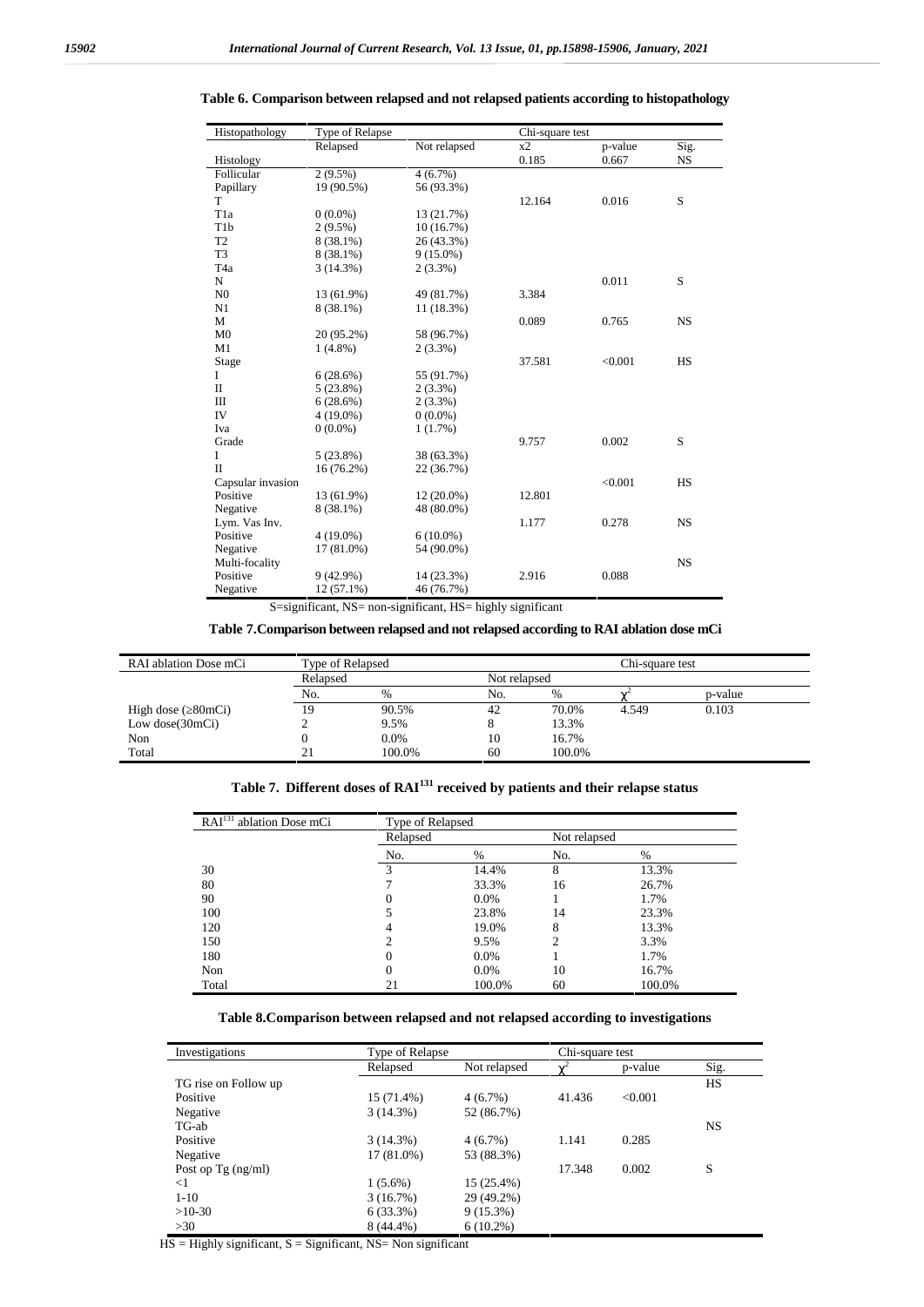| Imaging methods                  | Type of Relapse |              |        | Chi-square test |      |  |
|----------------------------------|-----------------|--------------|--------|-----------------|------|--|
|                                  | Relapsed        | Not relapsed | $x^2$  | p-value         | Sig. |  |
| DxWBS in $(6-12 \text{ months})$ |                 |              |        |                 |      |  |
| Positive                         | $12(57.1\%)$    | 11 (18.3%)   | 12.555 | < 0.001         | HS   |  |
| Negative                         | 6(28.6%)        | 41 (68.3%)   |        |                 |      |  |
| $U/S$ in 6 months Post op        |                 |              |        |                 |      |  |
| Positive                         | 11 (52.4%)      | 11 (18.3%)   | 10.310 | < 0.001         | HS   |  |
| Negative                         | 8 (38.1%)       | 46 (76.7%)   |        |                 |      |  |

**Table 9. Comparison between relapsed and not relapsed patients according to imaging methods**

HS = Highly significant

**Table 10. Logistic regression of factors affecting relapsed and not relapsed**

|                     | B        | Sig.  | Exp(B) |       | 95% C.I.for EXP(B) |
|---------------------|----------|-------|--------|-------|--------------------|
|                     |          |       |        | Lower | Upper              |
| Age (years)         | $-1.792$ | 0.014 | 1.067  | 0.155 | 5.792              |
| Sex                 | $-0.336$ | 0.685 | 0.715  | 0.141 | 3.620              |
| Histology           | 1.328    | 0.447 | 2.774  | 0.123 | 11.747             |
| T                   | $-0.399$ | 0.039 | 0.766  | 0.350 | 1.672              |
| N                   | 0.833    | 0.043 | 2.345  | 0.407 | 8.014              |
| М                   | $-0.498$ | 0.811 | 0.608  | 0.010 | 3.377              |
| Stage               | $-2.092$ | 0.039 | 0.912  | 0.281 | 4.967              |
| Grade               | 1.365    | 0.012 | 2.707  | 0.844 | 17.172             |
| Capsular invasion   | 1.241    | 0.011 | 2.461  | 0.767 | 15.611             |
| Lym. Vas Inv.       | $-0.114$ | 0.924 | 0.892  | 0.086 | 9.283              |
| Multi-focality      | 0.610    | 0.417 | 1.841  | 0.422 | 8.028              |
| RAI ablat. Dose mCi | $-0.004$ | 0.732 | 0.996  | 0.972 | 1.020              |
| Post op Tg (ng/ml)  | $-0.439$ | 0.043 | 0.843  | 0.385 | 1.839              |



**Figure 1. Progression free survival using Kaplan-Meier Survival analysis of the study group**

| Median        |            | 95% Confidence Interval |       |
|---------------|------------|-------------------------|-------|
| Estimate      | Std. Error | Lower                   | Upper |
| 24.00         | 7.63       | 9.05                    | 38.95 |
| $PFS = 47.6%$ |            |                         |       |

in the seer database found a significant difference in survival at 14 years for those with and without lymph node involvement (79% vs 82%)respectively **(20)**. In the present study our findings were also compatible with those who support the prognostic role of lymph node involvement, where (38.1%) of relapsed patients where nodal affected at diagnoses, and there was a significant statistical difference with P value (0.011) between relapsed patients with nodal involvement at patient without. From another hand some authors contra verse this opinion through their studies, Schneider *et al* indicated that indicate that nodal metastases do not impact survival <sup>(21)</sup>. In this work, other histopathological prognostic factors as thyroid capsule invasion. prognostic factors as thyroid capsule invasion, tumormultifocality and lymph vascular invasion also evaluated, the proportions was (30.86)%, (12.35%) and (28.40%) respectively. Obviously significant statistically

difference found between relapsed patients with capsular invasion and those without it, while both tumor multifoculity and vascular invasion didn't prove themselves as an independent prognostic factors in both univarite and multivariate analysis. Indeed the importance of thyroid capsule infiltration, angioinvasion, and multifocality as prognostic factors was emphasised by numerous retrospective analyses that showed their negative impact on both OS  $(22)$  and DFS  $(13,23)$  but other papers questioned these data  $(24)$ . In regarding to the Range of prescribed activity for post-operative RAI<sup>131</sup> remnant ablation has also been very controversial with many publications  $(25)$ . In the present study, we didn't find a significant statistically difference in relapse rates between patients who received low or high doses of ablative RAI<sup>131</sup>.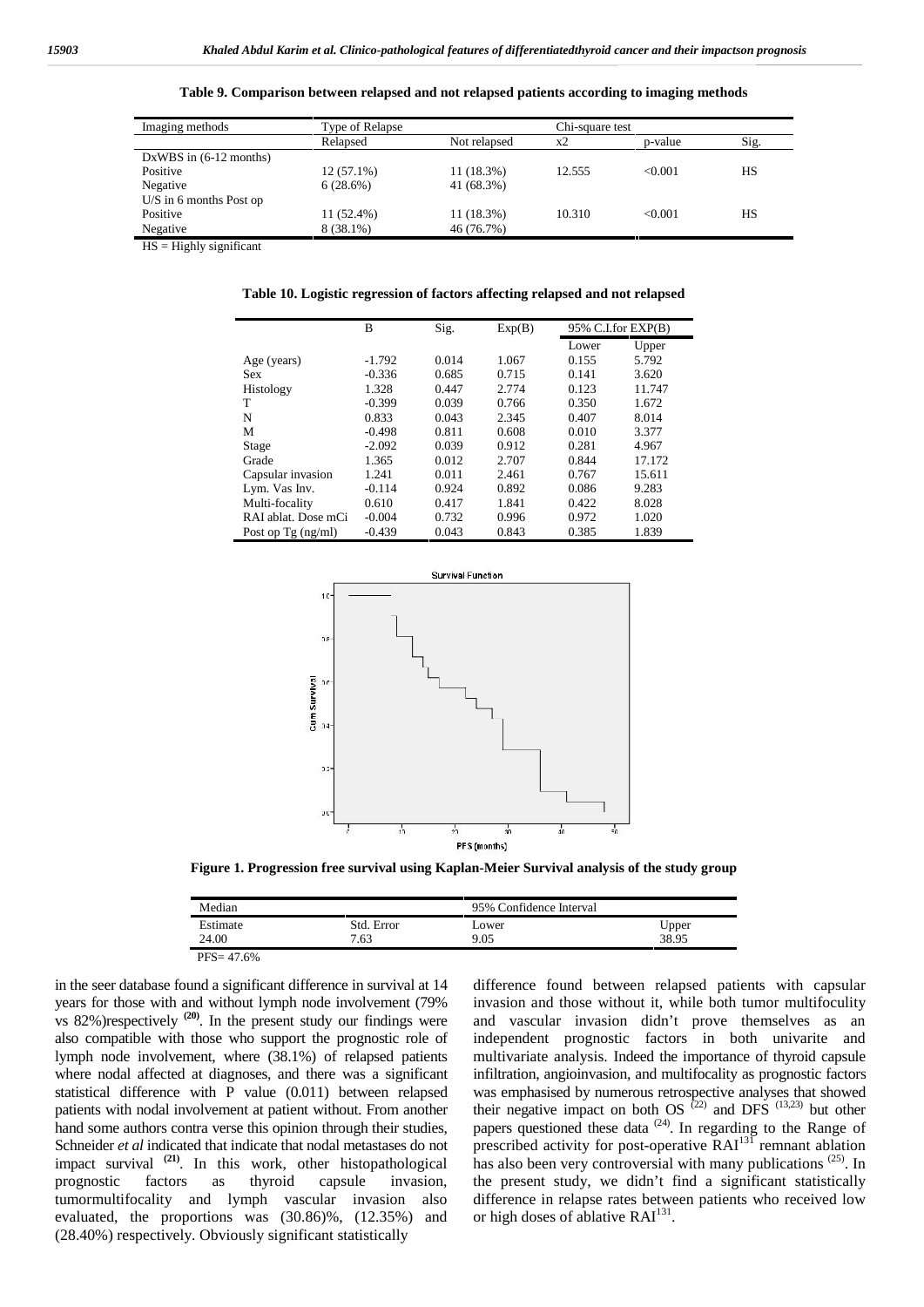Our observation agree with Castagna *et al* <sup>(26)</sup>, who reported that their study provides the first evidence thatin patients who are at intermediate risk, high RAI activities (e.g., 3.7 GBq (100 mCi)) at ablation has no major advantage over low activities (e.g., 1.11 GBq (30 mCi)). At 6–18-month follow-up, they reported rates for 100 mCi vs. 30 mCiof 60% vs. 60% for remission, 18.8% vs. 14.3% for biochemical (Tg) disease, and 21.2% vs. 25.7% for metastatic disease, respectively. At the last follow-up of their patients, they reported recurrent disease 2.4% vs. 2.1%, persistent disease 18.8% vs. 23.6%, and death 2.4% and 2.1%. Indeed this may mean there is no advantage to these different prescribed activity. also we found similar findings in publications of Mallick *et al*  $^{(27)}$ , and Schlumberger *et al*  $^{(28)}$ , in their prospective studies with low and intermediate risk of disease. On another hand, in contrast to our findings, in an Egyptian study in Cairo university, Amin *et al*., reported that magnitude of the ablation dose is an influential factor on the full ablation  $(29)$ . High stimulated Tg level above 30 ng/mL, evaluated before RAI ablation (baslaTg), was the most potent, independent prognostic factor in many analysed group studies regarding the risk of DTC relapse in recent years. Similarly, the prognostic value of Tg measurements in follow up was demonstrated in numerous studies as well  $^{(30,31)}$ .

In 2012 Webb *et al*., published the results of meta-analysis involving nearly 4000 DTC patients and evaluating the utility of serum Tg measurement performed at the time of RAI remnant ablation  $(32)$ , the authors clearly demonstrated that postoperative pre-ablation Tg concentration was a negative predictor of persistent or recurrent disease. Subjects with a postoperative, pre ablation Tg value < 10 ng/mL showed a 6% likelihood of persistent DTC In contrast to the high negative predictive value the positive predictive value of preablationTg> 10 ng/mL was rather poor, at only 47% <sup>(33)</sup>. Also according to the study by Hussain *et al.* both preablation-stimulated Tg (sTg) level was significantly associated with ablation outcome  $(34)$ . These studies agree with our findings in the present study, where (33.3%) of relapsed cases were with basal Tg between10-30 ng/mL and (44.4%).

With >30ng/mL, while only (5.6%) with patients with basal Tg<1ng/mL, and a significant statistical difference was present between basal Tg values and thus in our study the basal Tg represented as a potent prognostic factor.Also some controversy exists regarding the clinical significance of TgAb in DTC patients. Some investigations have presented higher frequencies of recurrent or persistent disease related to persistent TgAb**(35)**,however, no complete statement exists on the clinical significance of basal TgAb levels in DTC patients. In a study in 2014 byNeshandar *et al* <sup>(36)</sup>, the study showed that basal serum Tg levels and postablation. basalTgAblevels did not demonstrate a significant correlated with patient outcomes Neck U/S is thus becoming the mainstay of the postoperative follow-up of DTCs, especially during the early months, when, in the increasingly large proportion of patients with low- or very-low-risk tumors who have not undergone RRA, Tg assay results are difficult to interpret. When the initial postoperative scan is negative, the probability of a favorable long-term outcome is quite high, regardless of serum Tg levels **(37)**. In the current study the prognostic rule of ultrasound in the short term follow up postoperatively was analyzed to predict the survival outcomes, there was a high significant statistical difference between patients with negative and positive findings in relation to relapse rate with P value $(<0.001)$ . Our findings was almost compatible with a large, long-term study by, Durante *et al*., on

312 patients with low risk DTC, they reported that, those with negative findings on the first postoperative U/S study (3–12 months after surgery) were all disease free at the end of the follow-up **(38)**.On another hand other authors think that, metastatic disease can still be discovered with negative ultrasound findings, sometimes several years after the initial treatment so surveillance must be continued and the value of serum Tg assays increases with time, as consecutive measurements accumulate and allow increasingly reliable assessments of production trends. In the later phases of the follow-up, greater reliance might be placed on basal Tg assays than on neck U/S **(39)**.

In the present study, the findings indicated DxWBS after 6 months of RRA as a potent independent prognostic factor in predicting the morbidity in univariate analysis with a high significant statistical difference between patients with positive and negative DxWBS, where it was positive in (28.40%) and negative in (58.02%). These results agree with cohort of 164 patients study in 2015 done by Amin *et al*., who reported significant prognostic rule of DxWBS in 6 months postop in predicting morbidity in patients with high risk of recurrence **(40)**. Also before many years Robbins *et al*.,in his study reported the prognostic significance of DxWBS and compare it with that of serum Tg and strongly advocated the routine performance of DxWBS in almost all patients with DTC during follow-up. When he found that 13% of those patients with serum Tg less than 2 ng/ml had evidence for metastatic disease **(41)**. However major Guidelines and many authors in last few years no longer recommend the use of DxWBS in low risk patients with an undetectable Tg on thyroid hormone with negative antithyroglobulin antibodies and a negative U/S **(19)**

Regarding relapse rate, it was found in 21/81 [25.93%] based on the guidelines tools [Dx-WBS, U/S and Tg]. In fact, a 15%–30% recurrence rate over 30-year period is generally reported with just most of all recurrence occurring within 5 years from the initial diagnosis  $(42)$ . The current study concurs in a more or less manner with the former reports, however Amin *et al* <sup>(40)</sup>, on his study carried up on 164 patients. reported a relapse rate of 13.4% [22/164 patients] and the explanation for this difference is that in the current study, the study population groupis much less compared to Amin *et al*. group. Lastly, it is important and fair to mention the limitations of this study, first to say, this study is of a retrospective one and the exclusion of some cases was inevitable. Also, the interval or duration of follow-up was not strictly controlled. Also we were unable to correlate the current results with a relative specific molecular & immune-histochemical markers that determine either the predisposing gene mutation e.g.  $BRAF<sup>V600E</sup> \&/or sub-cellular$ molecular changes related to differentiation which are not done routinely in our institute. Secondly, the accuracy of this diagnostic imaging was partially but not fully established on bases of clinical follow up by histo-pathological examination and Tg value. Thirdly, this study was carried out on relatively small number of patients with variation in duration of disease and on relatively short-term bases. Lastly, lack of standardisation of the treatment.

#### **Conclusion**

Differentiated thyroid cancer (DTC) is the most common type of thyroid cancer, with increasing incidence in last years, especially in female with three to four times in female comparing to male, also the relative increasing incidence of DTC in the mulitnodular goiter which was clearly observed in this study.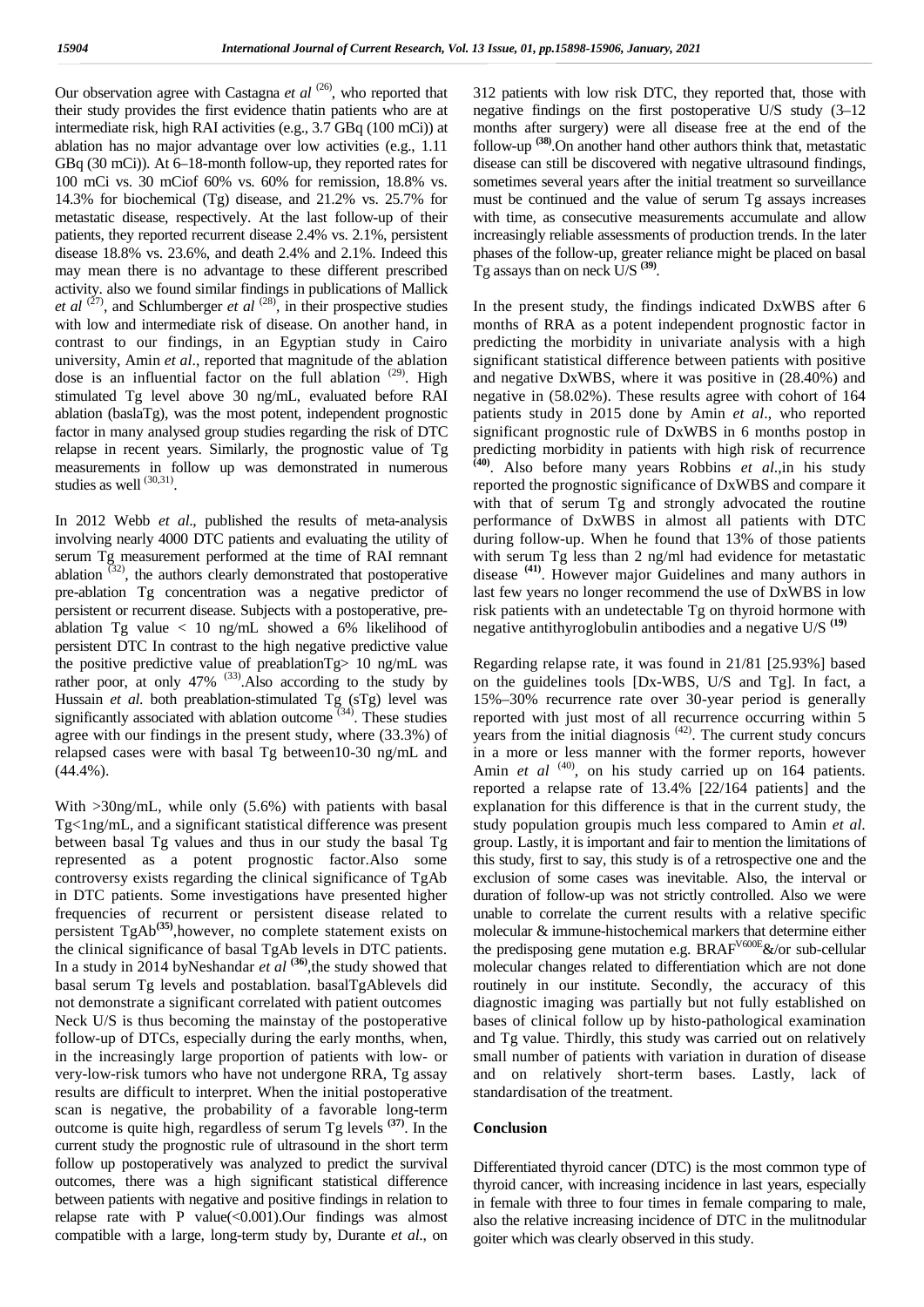The clinical course of DTC is relatively favorable, where It have a very low mortality rates, and survival rates have been increased in the past years due to modern diagnostic and therapeutic protocols. Determining and applying the prognostic factors of survival, give a big chance to design an individualized proper risk assessment concerning the treatment plan and follow up. The optimal management for most patients diagnosed with thyroid cancer, either by fine needle aspiration or at the time of surgery, is total or near total thyroidectomy with or without neck dissection followed by radioiodine ablation of remnant thyroid tissue.

The objective of our study was to analyze the clinical and pathological features and their impacts on the prognosis of patients with DTC. Data collected, included patient demographics, surgical details, histopathological reports, radioactive iodine therapy doses. Also level of baseline and MIHPub. series of Tg measurements, finding in neck U/s, and WBS during follow up visits. The mean period of follow up was 39.85±18.28 ms. Relapse rate in this study was found in 21/81 patients (25.9%), which is relatively high in comparing to other studies, no death was recorded, and the PFS was PFS was  $(23.67 \pm 12.26)$  ms. Age was the most potent demographic prognostic factor that have a significance in related to relapse risk in DTC, whereas gender was insignificant. Rise in Tg level during follow up, basal Tg level, positive U/S findings in 6 months postoperative, positive DxWBS,were independent poor prognostic factors that increase risk of relapse in DTC patients, while TgAb level was insignificant. The tumor size, lymph node metastases, capsular invasion, stage and grade were mostimportant histopathological prognostic factors in relation to relapse risk, while the rule of tumor multifocality and LVI were Insignificant. The role of different ablative doses of  $RAI<sup>131</sup>$  was not significant in relation to risk of relapse in DTC patients.

#### **Recommendation**

- The use of proper risk stratification system by reassessing of relapse risk using the level of serum Tg and results of follow-up diagnostic images as markers of the response to initial surgery and radioactive iodine (RAI) remnant ablation.
- Further studies with larger number populations are needed to confirm the results obtained by the current work and to evaluate the role of gene mutations and other molecular markers which may affect the prognosis of DTC.

### **REFERENCES**

- 1. Kilfoy BA, Zheng T, Holford TR.*et al* 2009, "International patterns and trends in thyroid cancer incidence, 1973– 2002,"Cancer Causes and Control,20(5): 525–531.
- 2. Dralle H, Musholt TJ, Schabram J, *et al*.2013: German Association of Endocrine Surgeons practice guideline for the surgical management of malignant thyroid tumors. Langenbecks Arch Surg398: 347–75.
- 3. FriedhelmRaue and Karin Frank-Raue 2016, American Association for Cancer Research Journals, Thyroid Cancer: Risk-Stratified Management and Individualized Therapy. Volume 22, Issue 20
- 4. Kilfoy B, Schechter RB, Shih YC, KaplanEL, Chiu BC, Angelos P, Grogan RH 2013 The clinical and economic

burden of a sustained increase in thyroid cancer incidence. Cancer Epidemiological Biomarkers Prev 22:1252–1259.

- 5. Perros P, Colley S, Boelaert K, *et al* 2014.: Guidelines for the management of thyroid cancer. ClinEndocrinol; 81: 1– 122.
- 6. Mandel SJ 2004 A 64-year-old woman with a thyroid nodule.JAMA (the Journal of the American Medical Association) 292:2632–2642.
- 7. Shrestha M, Crothers BA, Burch HB. 2012 The impact of thyroid nodule size on the risk of malignancy and accuracy of fine-needle aspiration: a 10-year study from a single institution. Thyroid;22:1251-1256.
- 8.Freedman LS, Edwards BK, Ries LAG *et al*. (2006) Cancer incidence in four member countries (Cyprus, Egypt, Israel and Jordan) of the Middle East cancer consortium (MECC) compared with US SEER Nationalcancer institute, No 06-5873. Bethesda, MD. Chapter title;Thyroid cancer (13) pp 120-131.
- 9.Cooper DS, Doherty GM, Haugen BR,*et al*. Revised American Thyroid Association management guidelines for patients with thyroid nodules and differentiated thyroid cancer. Thyroid. 2009;19(11):1167-214
- 10.Shi X, Liu R, Basolo F, *et al*. Differential Clinicopathological Risk and Prognosis of Major Papillary Thyroid Cancer Variants. J ClinEndocrinolMetab 101, 264–274, doi: 10.1210/jc.2015-2917 (2016)
- 11.Sobin LH, G. M., Wittekind& CH. UICC: TNM classification of malignant tumors, 7th ed. New York: Wiley-Liss. 58–62 (2009).
- 12.Shi R, Qu N, Liao T, Wei W, Wang Y-L, Ji Q. The Trend of Age-Group Effect on Prognosis in Differentiated Thyroid Cancer.Scientific Reports. 2016;6:27086.
- 13.D'Avanzo A, Treseler P, Ituarte PHG, *et al*. Follicular thyroid carcinoma: histology and prognosis. Cancer. 2004;100:1123–9.
- 14.Lang BH, Wong KP, Cheung CY, Wan KY, Lo CY. Evaluating the prognostic factors associated with cancer specifi c survival of differentiated thyroid carcinoma presenting with distant metastasis. Ann SurgOncol. 2013;20:1329–35
- 15.Haigh P, Urbach D, Rotstein L. AMES prognostic index and extent of thyroidectomy for well-differentiated thyroid cancer in the United States. Surgery. 2004 Sep;136(3):609- 16.
- 16.Mazzaferri E. Management Of Low-Risk Differentiated Thyroid Cancer. Endocrine Practice: 2007, (13), No. 5, pp. 498-512.
- 17.Roti E, Uberti E, Bondanelli M, Braverman L. Thyroid papillary microcarcinoma: a descriptive and meta-analysis study.Eur J Endocrinol 2008;159:659-673.
- 18.Mazzaferri EL. Management of a solitary thyroid nodule. N Engl J Med. 1993 Feb 25;328(8):553-9.
- 19.National Comprehensive Cancer Network. Thyroid  $(version \t1.2017)$ . https://www.nccn.org/ professionals/physician\_gls/pdf/thyroid.pdf
- 20.Podnos YD, Smith D, Wagman LD, Ellenhorn JD. The implication of lymph node metastasis on survival in patients with well-differentiated thyroid cancer. Am Surg. 2005 Sep;71(9):731-4.
- 21.Schneider DF, Elfenbein D, Lloyd RV, *et al*. Lymph node metastases do not impact survival in follicular variant papillary thyroid cancer. Ann SurgOncol 2015;22:158–63.
- 22.Jukkola A, Bloigu R, Ebeling T *et al*. Prognostic factors in differentiated thyroid carcinomas and their implications for